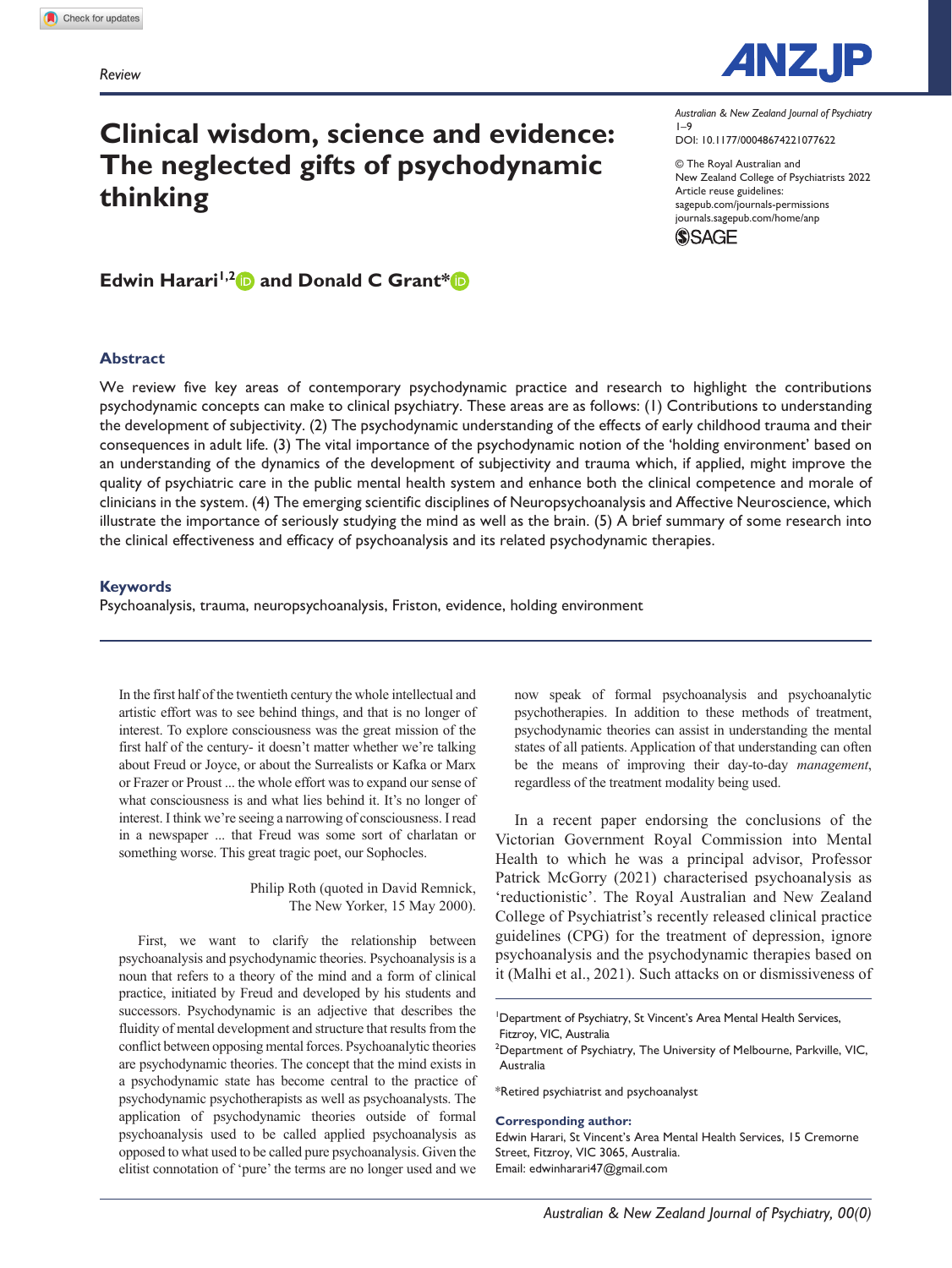psychodynamic concepts are not evidence based. We wish to summarise some important psychodynamic clinical formulations and some of the recent evidence that supports the value of psychodynamic ways of thinking and practice in clinical psychiatry.

We will study this from five interrelated perspectives:

- 1. Contributions to understanding the development of subjectivity. Understanding our patient's mental states can improve management decisions.
- 2. The psychodynamic understanding of the effects of early childhood trauma and its consequences in adult life is an area of particular importance for planning optimal management.
- 3. The importance of the 'holding environment' in psychiatric care. The 'holding environment' can be viewed as the clinical application of an understanding of our patient's mental states and their resultant vulnerabilities.
- 4. Neuropsychoanalysis and Affective Neuroscience are fields of study that are integrating mind studies and brain studies. Although still in their infancy, these fields point to some new ways of understanding how the mind and the brain work together.
- 5. The evidence-based research on the efficacy and effectiveness of psychoanalysis and psychodynamic therapies based on it. These studies indicate that the application of psychodynamic treatment and management principles should not be ignored if psychiatry is to achieve best practice status.

## **Subjectivity**

Psychoanalysis still represents the most coherent and intellectually satisfying view of the mind. (Kandel, 1999: 524)

The study of subjectivity in relationships is often cited as the weakness of psychoanalysis and its associated psychodynamic therapies, but it is also its strength. Psychodynamic concepts derived from clinical experiences have enhanced our understanding of what it actually *feels like* for a person to have an abnormal state of mind. The reintroduction of the mind into psychiatry, integrated with brain and behavioural studies, is perhaps the greatest gift that psychoanalysis and the psychodynamic therapies derived from it have to offer.

A good example is Melanie Klein's (1946) description of the paranoid-schizoid position as a recurring experience in a person's life, in the context of particular relationships in which both oneself and the other are viewed in polarised idealised or denigrated ways. At times such a person relies on defensive self-idealisation and cannot tolerate fairminded criticism without responding with vindictive anger and scorn towards the critic, and at other times experiences hostility-laden depression about themselves. The failure to recognise these dynamics may cause the depressed patient to be diagnosed as suffering from 'treatment-resistant' depression, for which increasingly heroic combinations of psychotropic medication or other forms of treatment are prescribed. Similar feelings may also influence the patient's perception of the doctor–patient relationship, which in turn adversely influences the patient's attitude towards psychiatric treatment, including their compliance with psychotropic medication. If the treating clinician understands this psychodynamic, a less confronting and more cooperative interaction can often be fostered.

Psychodynamically informed research on the subjective development of children highlights the importance of secure attachment to caregivers. Secure attachment is not an end in itself, but is the foundation of mastering developmental tasks throughout life. These include separation-individuation, the development of gender identity, the capacity to give genuine care to and receive genuine care from others when vulnerable, the capacity to feel secure in intimacy, to differentiate between tenderness and sexual satisfaction, to grieve appropriately, to manage one's aggression appropriately and to accept moral responsibility for one's betrayals and hurt of others (Kernberg, 1995). All of these may be relevant to understanding a patient's state of mind and planning management, regardless of the psychiatric diagnoses they are given.

From Thomas Ogden's (2012) creative summary of the fecund originality of several key psychoanalytic thinkers, we have selected his overview of the ideas of Donald Winnicott about developing subjectivity, in order to highlight his important contribution to our understanding of pathological psychodynamics. Ogden (2012) describes Winnicott's formulation of four dialectic movements between a mother and her baby which have implications for the child's personality development throughout life and for psychotherapy (pp. 76–96). These are the primary maternal preoccupation, the I–me dialectic of the mirroring relationship, the child's discovery and creation of the transitional object and the child's capacity to be alone in the presence of the mother. The failure of one or more of these processes can lead to a failure to develop a sense of basic integration of the self, a feeling of subjective formlessness. A person afflicted in this way is prone to 'basic' anxieties such as the fear of going to pieces or of having no relation to one's body. Desperate somatic, behavioural and psychological defences are mobilised against such experiences.

Subsequent psychodynamic researchers have highlighted specific psychopathological disturbances that may ensue (Stein, 2005; Tuch, 2010). For some patients this may include living in a state of chronic suicidality, though the patient may not be clinically depressed (Maltsberger et al., 2010). For such patients the possibility of suicide might be a perverse survival mechanism and might be part of an array of perverse ways of relating to oneself, one's body and to others, whereby vulnerability and helplessness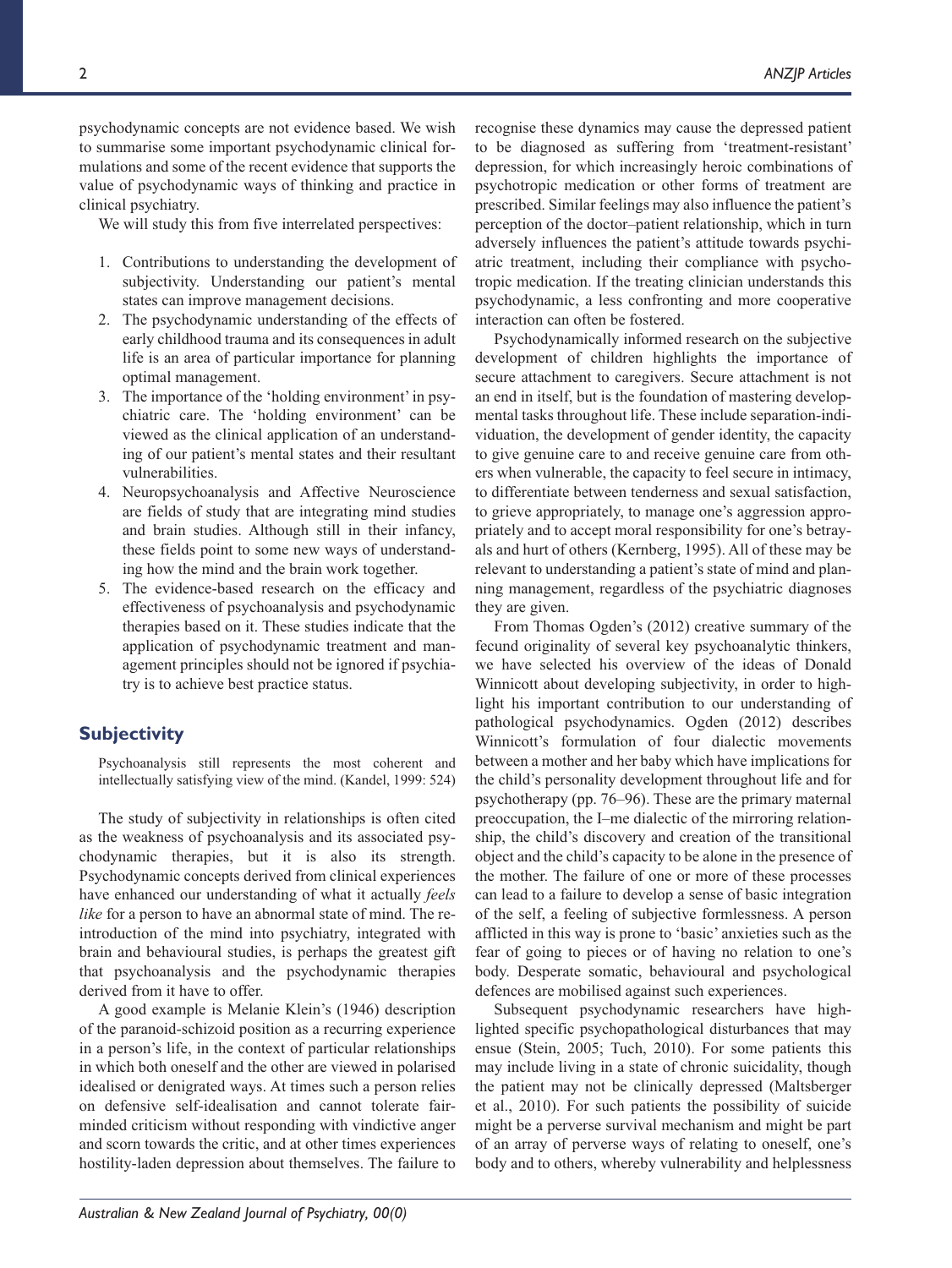in oneself are denied and mocked in others who are seen as clinging pathetically to safety and security (though overtly the patient may appear altruistic and caring). Truth and falsehood, integrity and hypocrisy, care and exploitation, sex in the name of love and sex as a form of aggression are 'confused' or rationalised away (Kernberg, 1992). Such a person may go through life feeling emotionally empty, lifeless and chronically bored; they may experience somatic complaints; they may be driven to seek relief in alcohol and illegal substances or appear fated to create and then destroy recurringly disappointing, loveless relationships. One particular subgroup of such patients, the so-called malignant narcissists (Kernberg, 1992), display a combination of narcissistic, paranoid and antisocial personality characteristics. While sometimes outwardly successful in life, they are at risk of suicide as a way of asserting their ego-syntonic, aggressive superiority and 'strength' over those whom they scornfully perceive as clinging fearfully to life. Clinically, they do not usually present to a psychiatrist as depressed. Suicide may occur when the aforementioned attempted solutions fail and helplessness increasingly gives way to hopelessness. Not only suicide but homicide or even mass murder may follow (Stein, 2005; Tuch, 2010).

Understanding such subjective dynamics leads us to the conclusion that persons with the same psychiatric diagnosis, but different subjective developmental experiences, can have different responses to a biological or behavioural psychiatric treatment. Understanding the patient psychodynamically should form part of a comprehensive bio-psycho-social psychiatric assessment, regardless of the diagnosis and treatment modality finally chosen. Even when psychodynamic psychotherapy (PDT) is not the indicated treatment, psychodynamic understanding can help clinicians to provide optimal day-to-day *management* while the patient is in treatment. Yet psychiatrists often lack the skills to do this.

### **Trauma**

Freud used the term trauma (from the Greek word for wound) to describe that the mind could be wounded by events which breached what he described as the mind's 'protective shield', its 'special envelope or membrane' so that it could no longer process incoming stimuli appropriately. He noted that 'the mind's protection against stimuli is an almost more important function for the organism than its ability to receive stimuli' (Freud, 1920: 18).

Generations of psychoanalysts and psychodynamic psychotherapists have offered thoughtful, reflective listening, careful observation, empathy and disciplined interpretation of the states of mind of traumatised children in long-term psychodynamic therapies, including children's drawings and play in therapy. This has led to a profound understanding of the complex, often-turbulent, contradictory and sometimes apparently self-defeating ways of subjectively experiencing themselves, that traumatised children have towards themselves and others including the therapist. Such pathological self-experiences often become manifest as pathological behaviours. It is unlikely that such an understanding could be arrived at by any other method of inquiry.

A synthesis of psychodynamic views of the enduring effects of childhood trauma is offered by Shengold (1979, 1989, 1992, 1999). The abused child must live with the 'delusion' that the parent is good; therefore, the abused child must be 'bad' and causes the 'good' parent to be 'bad'. The 'bad' child may experience themself as an all-encompassing, embodied, somatic experience of ' badness', expressed in a variety of somatic or behavioural symptoms. These include chronically painful conditions such as functional bowel disorders (Ringel et al., 2008), eating disorders (Ross, 2009), pseudo-seizures (Bowman and Markland, 1996), attention and learning difficulties, difficulties in symbolically representing the trauma and other states of mind (Coates, 2016), destructive relationships (Gelinas, 1983; Weldon, 1988) and impaired self-representation so that the person can neither bear to be alone with themselves nor to be close to another in a relationship (Kogan, 2007: 63–66). The latter dilemma may also be accentuated during adolescence where the youngster's second separation-individuation process may trigger panic attacks (Milrod et al., 2004).

But belief and pleasure in one's badness can become an antidote to the helplessness caused by the abuse (Rosenfeld, 1987). This and the ensuing 'bad' action, often impulsive, is the defence Freud described of turning passive into active, i.e., this is not being done to me, I am doing it. The associated feelings of omnipotence or narcissistic self-inflation, accompanied by ideas of disowning, dissociating from or killing the 'bad', vulnerable or dependent body, may encourage a state of 'driven' suicidality (Maltsberger, 1997).

Furthermore, the perpetrator may rationalise and justify the abuse and convince the child that she is bad or deserves it or is bad for not being grateful. So, if the parent is 'good' and the child is 'bad', all the child has to do is to become 'good' and both parent and child will then be happy. The child thus feels responsible to make self and parent 'good', whereupon the complex mental states of neglect, loneliness, unworthiness, shame and guilt will all be resolved. Freud called this magical or omnipotent thinking. While typical of children, it may recur in adult life in states of regression and overwhelming anxiety or fear, often accompanied by the blurring of the self-other boundary and a loss of the capacity to form a representational world (Orgel, 1974). Treatment should address the developmental and traumatic dynamics which have undermined the patient's self-other boundaries (Diamond, 2020).

In adult life, the traumatised child can often come to form a deep attachment to a person who constantly criticises, humiliates, devalues, betrays and shames them. Physical abuse is often a recurring feature of such relationships. It can lead to disturbed power and nurturing relationships,